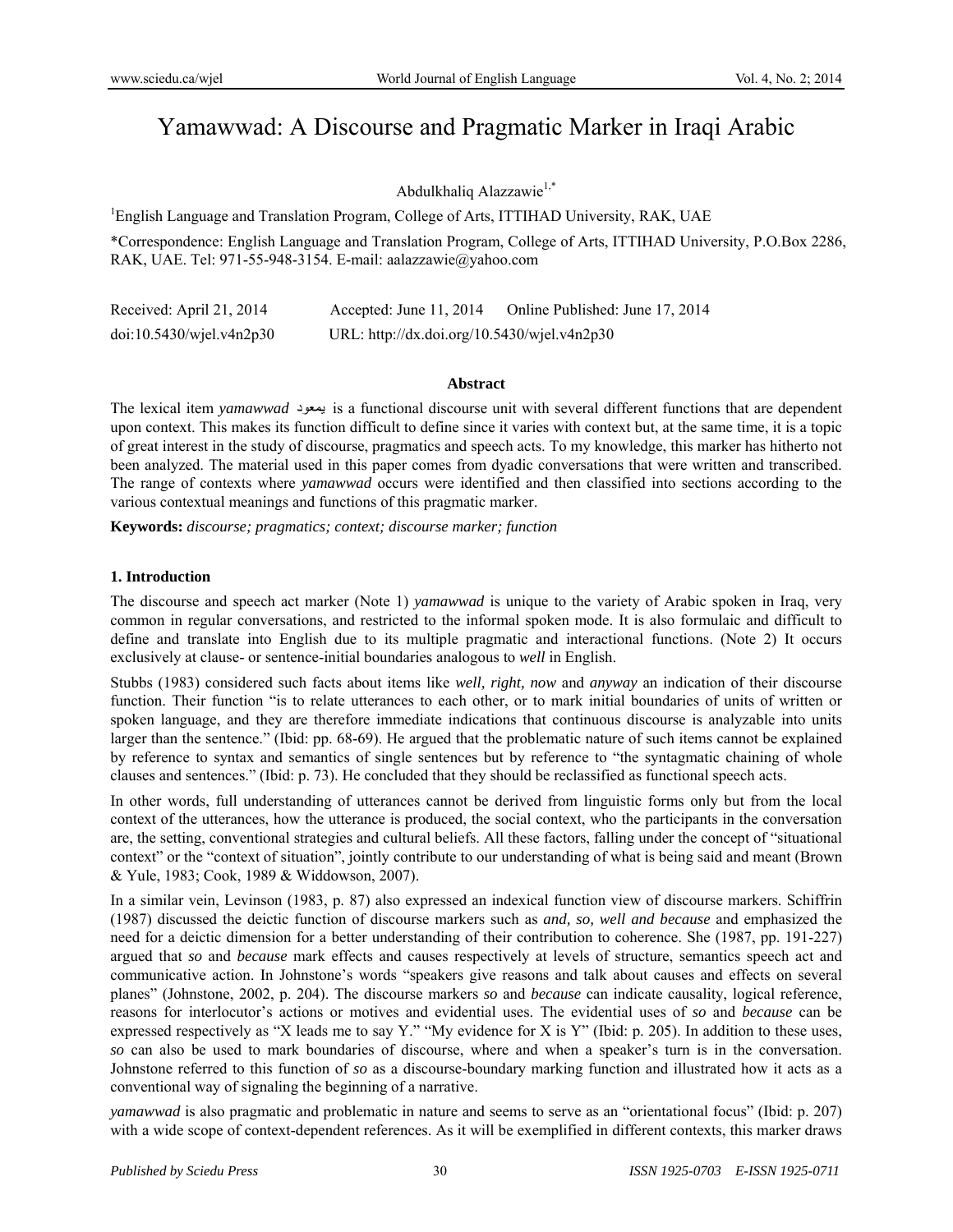attention and focus on the proposition being conveyed within and across sentence boundaries. It covers more or less the functions and meanings of *well, please, right, now, OK, so, no way, no problem, anyhow* and *anyway, hey fella*  and so on.

A note on the translation of *yamawwad* and the examples to be analyzed is in order. As a discourse marker, its pragmatic meaning is embedded in its context and therefore is figured out from the context. Since each context is unique, *yamawwad* acquires a different meaning which calls for a different translation to reflect the new meaning. In other words, its different functions necessitate an appropriate equivalent in English. In each representative example, first the Arabic form is given, and then the transliteration followed by the translation into English placed underneath the example.

# **2. Functions and Contexts**

Now I would like to discuss the distribution and functions of the discourse marker يمعود *yamawwad*. In order to illustrate the functions, examples of conversations are given for each context, giving an indication of the feelings and attitude of the speaker towards the proposition being conveyed and towards the speech act:

*2.1 It May Have a Rather General Introductory Function to Open a Conversation* 

يمعود لو تد ري اليوم شصار بيه بالطريق للبيت خلي اآلك

Yamawwad lo tidri halyom shsar biyya btareeqi lalbet khalli agullak

"Hey, do you know what happened to me today on my way home?"

The role of *yamawwad* in this context is to resume the conversation and bring the whole communicative act into focus. It gives the speaker a license to begin telling his story to the partner in the conversation. The role is similar to the attention getter *hey* in English or "Y' know what?", or "Say, man …" or simply "Say …" which are often used in informal, casual and relaxed interactions to attract another person's attention and start a new conversation on a new topic.

*2.2 It May Function as a Marker of Politeness and Courtesy* 

اشكرك اهواي على هل مساعده

يمعود ماآو داعي احنه اخوه

Speaker A: ashkurak hwaya 9al hal almusada

"Thanks so much for all your help."

Speaker B: yamawwad maku da9i lalshukur, ihna ikhwa.

"Never mind, no need to thank me; we are like brothers."

This is equivalent to the English politeness device *never mind*. An alternative English response might be "Oh, it was nothing. Don't even mention it." Or the other way around: "Don't even mention it. It was nothing." Or "It was no bother." *Yamawwad* expresses all these nuances of meaning.

Another example would be someone who could not visit his sick friend at the hospital. He sees him later and apologizes for not visiting him at the hospital:

تعذرني مااكدرت ازورك بالمستشفى

يمعود ولايهمك احنه اخوه

Speaker A: ti9thirni ma gdart azoorak bilmustashfa

"Forgive me for not being able to visit you at the hospital."

Speaker B: yamawwad wala yihmak; ihna ikhwa

"Never mind, we are like brothers."(Note 3)

The English expression "never mind" often connotes "don't worry about it. That is nothing. Or don't even think about it. Or it's no big deal, not a problem so forget about it." However, if said with a different tone of voice, it signals irritation with the following message: "OK, if it's so much trouble (I can't rely on you for anything), forget about it. I don't need your visit that much anyway." Or "It's not that important." In this context *yamawwad* acquires the meaning "Yeah, no bother" or "not to bother". In such circumstances, it can also be rendered as "It's OK" or "Don't worry about it" or even "That's OK; I understand too."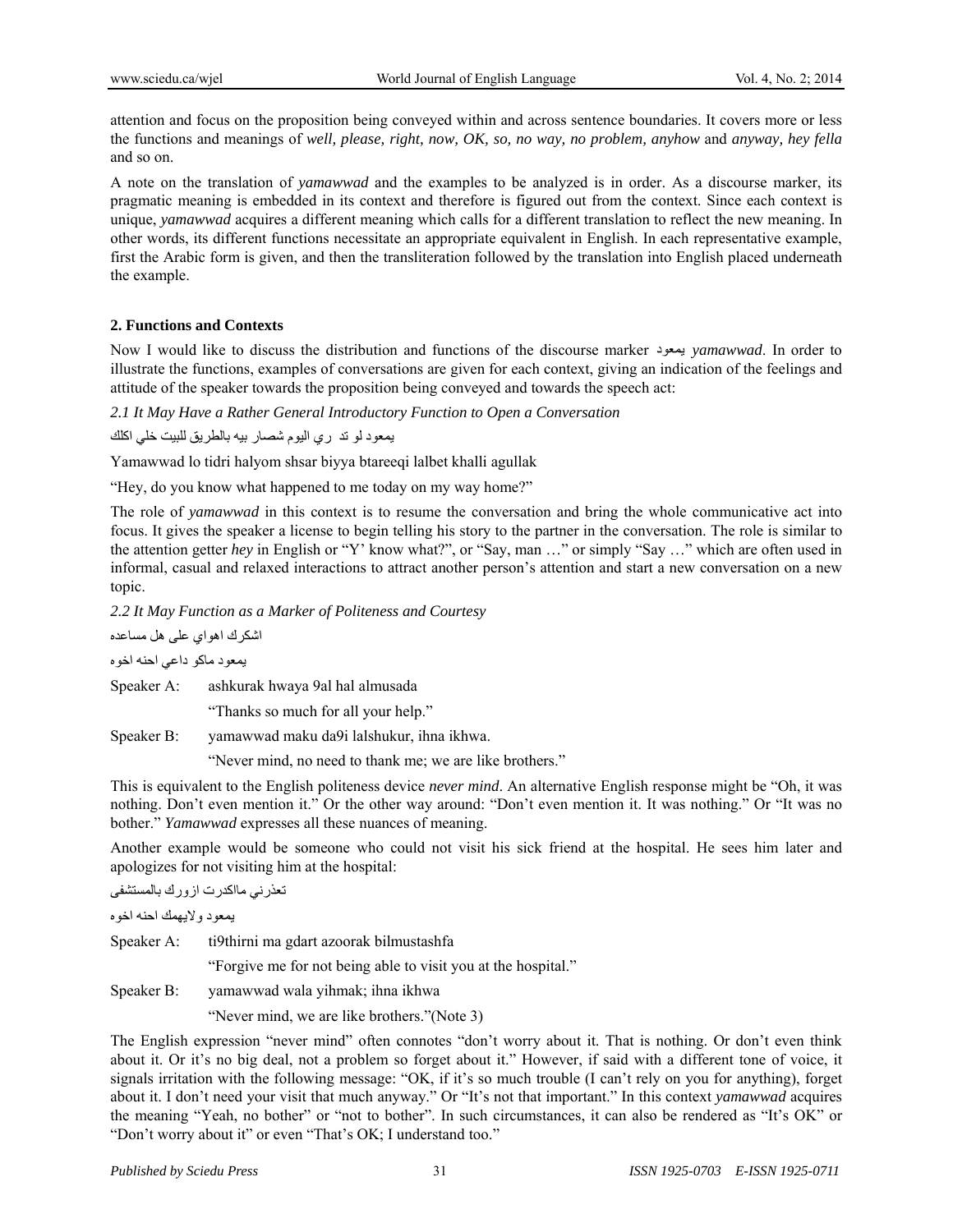*2.3 It Can be Uttered Alone as a Pragmatically Complete Unit That Substitutes for a Sentence to Express More Than One Function*(Note 4)

- ‐ To end a conversation (3a)
- ‐ To express a shared background assumption that is taken for granted (3b).

| (3a)                              |                                                                                     |  |
|-----------------------------------|-------------------------------------------------------------------------------------|--|
| تعرف التاجر المليونير على الحداد؟ |                                                                                     |  |
| اي اعرفه                          |                                                                                     |  |
|                                   | هذا راح للحج سبع مرات واربع مرات للعمره وبنا اربع مساجد                             |  |
| طلع يشتغل بالمخدرات               |                                                                                     |  |
| يمعود (اغسل ايدك منه)             |                                                                                     |  |
| Speaker A:                        | tu9ruf attajir almilioner Ali Alhadad?                                              |  |
|                                   | "Do you know the business man, Ali, the millionaire?"                               |  |
| Speaker B:                        | ee a9arfa.                                                                          |  |
|                                   | "Yes, I do."                                                                        |  |
| Speaker A:                        | hatha rah lilhij sabi9 marrat u arba9 9 umrat u bina thalith jawami9                |  |
|                                   | "This man went for Hajj seven times, for Ummra four times and built three mosques." |  |
|                                   | tila9 yishtaghil bilmukhaddarat                                                     |  |
|                                   | "It turned out that he is a drug dealer."                                           |  |
| Speaker B:                        | yamawwad (ighsil idek min 9inda)                                                    |  |
|                                   | "Oh boy, what a hopeless case!"                                                     |  |

So Speaker B is convinced that this individual, the millionaire, is depraved and degenerate "pillar of society" and "a wolf in sheep's clothing". *Yamawwad* gives this evaluation, judgment and conviction. Therefore, the speaker desires closure of the conversation and he does not intend to introduce a new theme related to the same topic. Alternative English equivalents for *yamawwad* would be "Oh my, Oh my" or "Oh my, my!" or even better "Yeah really … he's a wolf in sheep's clothing, isn't he?"

(3a)

ممكن ادخل

يمعود

| Speaker A: | Mumkan adkhul?     |  |
|------------|--------------------|--|
|            | "Can I come in?"   |  |
| Speaker B: | vamawwad           |  |
|            | "Most definitely!" |  |
|            |                    |  |

Most definitely!, in other words, the interlocutors are close friends or relatives ; there is most likely a pattern that they have been following and a history between the two, and therefore the expectation of both parties is that yes is a given. In English, one might say any of the following options: "You don't have to ask, Do you have to ask?, you know you can, of course, of course you can, you know you don't have to ask, do you have to ask, you are welcome here anytime", or even the Spanish expression which some people are aware of and use "Mi casa es su casa" meaning "my house is your house."

*2.4 It Can Also be Interpreted as a Request or a Gentle Imperative to Get People to do Something*

يمعود جيبلنه حليب للأطفال

Yamawwad jiblna haleeb lalatfal

"Can you please pick some milk for the kids?"

Here it can be translated as "please" or "If it is not a trouble for you" or "If I am not imposing on you" or "If you don't mind" or any such expression which has a persuasive effect and an effort to weaken the force of the utterance.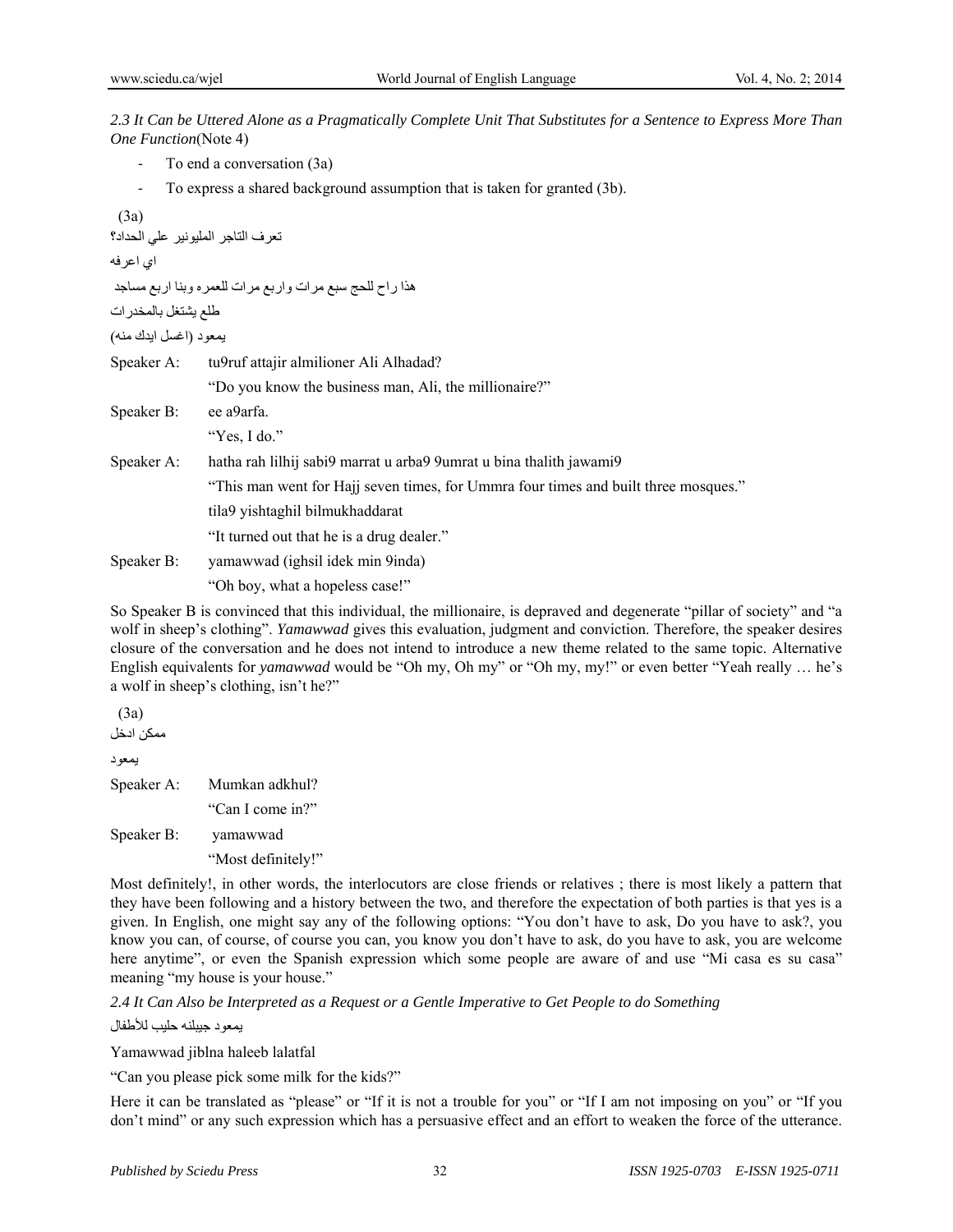A gentle imperative in English is saying: "Can you stop by the store on your way home and pick up some milk for the kids please?" But if the person is angry like an irritated parent giving more of a command, it would be said more forcefully: "Get in here NOW!" And may or may not be followed by *please* to soften the commanding tone. Although the omission of *yamawwad* makes it a direct command, its inclusion when uttered with a demanding tone also makes it a command. This is analogous to "Please pick up some milk for the kids right NOW!" or "Please pick up your clothes off the floor NOW!" (with emphasis on now) which are definitely more of a command.

*2.5 It Can Express Displeasure, Annoyance and Irritation*

Consider the following conversational exchange:

ممكن تروح تشتريلنه قنينة غاز من محل ابو علي رحت عله محل ابو علي ومالكيت كل ماادز ك على حاجه ماتجيبهه رحت على محل ابو علي ومحل احمد ومحل ابو سالم بس مالكيت شسوي يمعود دروح اني راح اشوف Speaker A: mumkin truooh tishtarilna qineena ghaz min mihal abu Ali(Note 5) "Can you go buy a propane tank from Ali father's shop?" Speaker B: rihit ala mihal abu Ali wmaliget "I went to Ali father's shop but didn't find any." Speaker A: kulma adizzak ala haja ma jibliyyaha "Every time I ask you to get something, you never do." Speaker B: rihit ala mihal abu Ali, w mihal Ahmad, w mihal abu Salim bis miliget "I went to Ali's father's, to Ahmad's shop, and Salim's father's shop but didn't find any; Shasawwi "What can I do?" Speaker A: yamawwad dirouh ani raah ashoof. "Good for nothing; Get out of here; I'm gonna look for it."

Speaker A is irritated and disgruntled and uses the linguistic form يمعود *yamawwad* to flag his annoyance with his partner and dismissal of his excuses and to express the underlying message that he cannot rely on him for anything. It is equivalent to the English expressions: "Go fly a kite", "beat it!", "Get out of my face", "Get out of my sight" or "Go and jump in the lake" and "You're useless" which are used to tell someone who is being annoying to go away. Obviously, the setting, the background knowledge and the relationship between the participants (e.g. father and son), their social roles and other deictic markers in this exchange are crucial for the proper understanding of the speech event (Brown & Yule, 1986).

# *2.6 It Can Convey Furiousness and Indignation*

The social context is as follows: Speaker A has previously requested the hand of Speaker B's daughter in marriage for his son. Speaker B is reluctant and has already given him a negative response. Now, Speaker A is trying again and raising the issue for the second time at a funeral for Speaker B's son. In such a situation, most people are pretty solemn, quiet and respectful. The improper time made the latter furious and even more adamant about the marriage proposal. Speaker B is incensed, exasperated and enraged. It is normally uttered with a high intonation, an indignant, distant and an incredulous tone of voice with gesturing in such a context as this to give added force to the meaning of the utterance:

مانطيتني خبر عن السالفه (الزواج)الحجينه بيهه يمعود هذا ماسواهه واحد قبلك .احنه بيا حال هسه انته مصختهه وماتعرف الاحوال اني خما دافنلي راس بصل احنه بعدنه طينه بروسنه وانته تدور مره

Speaker A: ma intetni khabar 9an assalfat (zawwaj) alhichena biha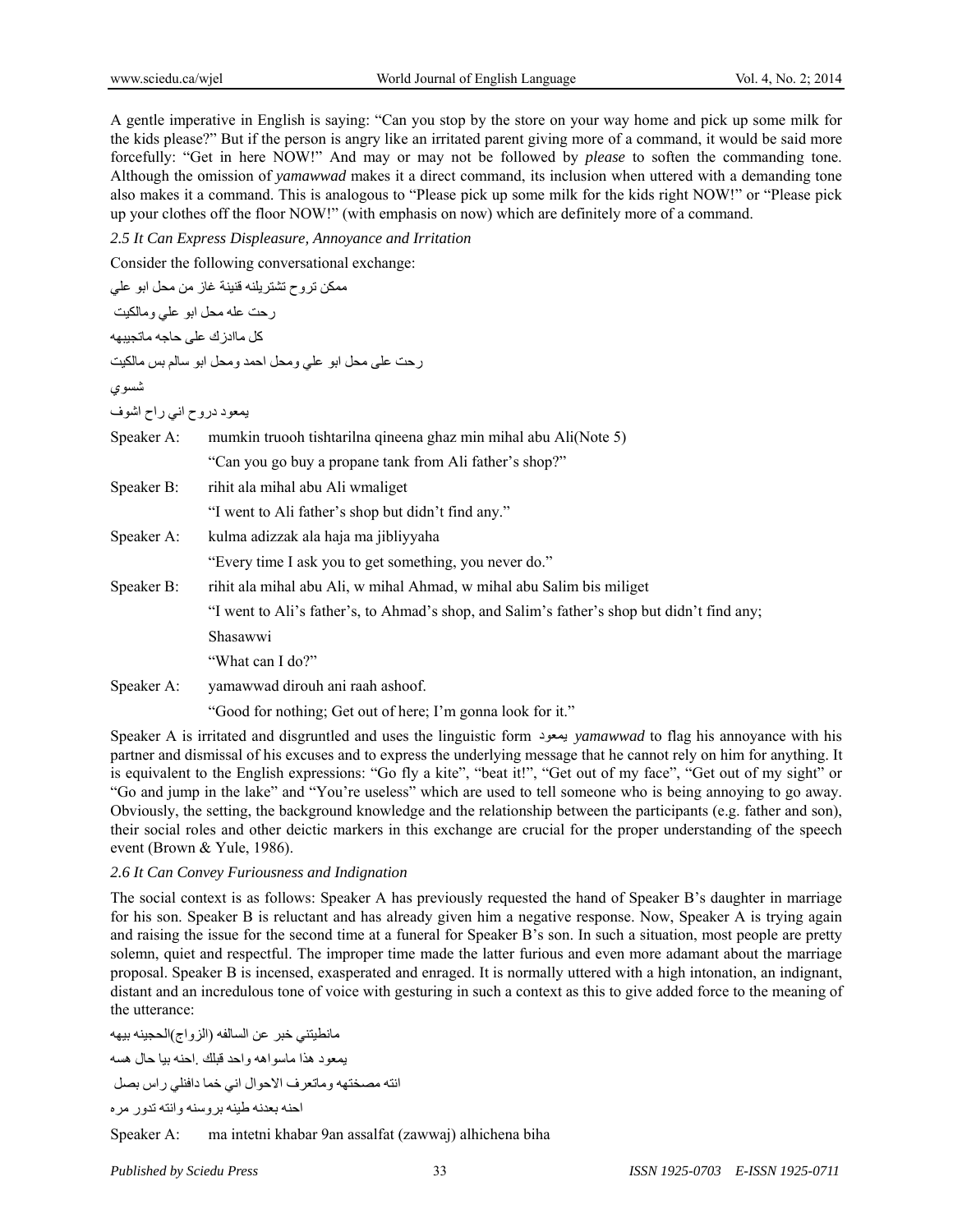"Would you mind letting me know of your decision on the matter (of marriage) that we discussed?"

Speaker B: yamawwad hathi ma sawwaha wahid gablak. Ihna ib yahal hassa

What! Grab a brain! No one ever acted this way before. Look at the state we are in now.

Inta masakhitha w mat9arif lisool. Ani khomu dafinli ras busal. Ihna

You went overboard and have no etiquette; I'm not burying a head of

ba9adna tinna broosna(Note 6) winta iddawwir marra.

Onion(Note 7); we are still mourning and you are asking about marriage!

Yamawwad diroohh.

Get lost"

In this conversation in a funeral setting where no one talks about marriage proposals, *yamawwad* indicates extra display of emotion, connoting the following: "Don't fool around with me", "Are you kidding me? You are really out of line", "That is really inappropriate." Since the person is really mad and *yamawwad* is said in as dumbfounded and stupefied way as possible, he is actually saying "How dare you! Go to hell. You're pathetic and disgusting. Or "Are you out of your tree? (Or out of your cotton-picking mind?)" Or "Have you lost your marbles?" Another similar reaction would be "What? Are you stupid? I feel sorry for you. I'm at my son's funeral asshole!"

# *2.7 Pleading, Apologizing and Admitting Responsibility*

This additional meaning can be expressed by lengthening the initial vocalic segment for emphasis. دَيامعو Note the vowel is doubled in the transliteration and the plural form is used (the suffix –een marks plurality) to heighten the illocutionary force(Note 8) of the speech act:

# يمعودين احنه سويناهه انتو نعرفكم اهل غيره لاتسونهه

يامعودين سامحونا االله يسامحكم ويرحم والديكم

*yaamawwadeen* ihna sawwenaha; intu n9arifkum ahal ghera latsawoonha

"Please this was a grievous and deplorable act; we have known you to be courteous and kind; you don't act likewise"

*yaamawwadeen* samhoona alla ysamihkumm w yrham waldekum

"For heaven's sake, forgive and forego; Allah will forgive you and shower his mercy upon your loved ones"

The person is pleading and basically saying that what they did was a terrible thing; it should have never happened; they are fully responsible for it and that nothing can make up for this depraved act of violence. To fully understand what is going on here, the above utterance needs to be situated in discourse within the wider social context. The person's son got into an altercation early that day which, by night time, escalated into a shooting incident which resulted in his son and two cousins being arrested and thrown into jail, being the main suspects of the crime. He is pleading with the other family to drop the charges against the arrested members of his family.(Note 9)

Note also the use of paralinguistic features such as high intonation indicated by italicizing *yaamawwadeen*, the plural form, sighing, wining, screeching or taking inward breaths intensifies the force of the message. Both hands were also raised to further signal humility and the desire for forgiveness. Such linguistic and non-linguistic elements are "contextualization cues" (Gumperz, 1982, pp. 130-52 cited in Johnstone, 2002, p. 204) or interpretive strategies used by interlocutors to emphasize and to pad the meaning with force. The imploring tone is one of the cues to make the issue sound more desperate and urgent and might have a more persuasive effect.

*2.8 It May Serve as a Phatic Utterance Expressing Solidarity and Empathy as in Examples (8a-8b)*

والله عندي ذنوب كثيره يمعود االله غفور رحيم

(8a)

Speaker A: wallah 9indi thunub kathira

"To tell you the truth, I have many shortcomings."

Speaker B: yamawwad inna Alllaha ghafurun raheem

"Fella no worries, Allah is very forgiving and forebearing."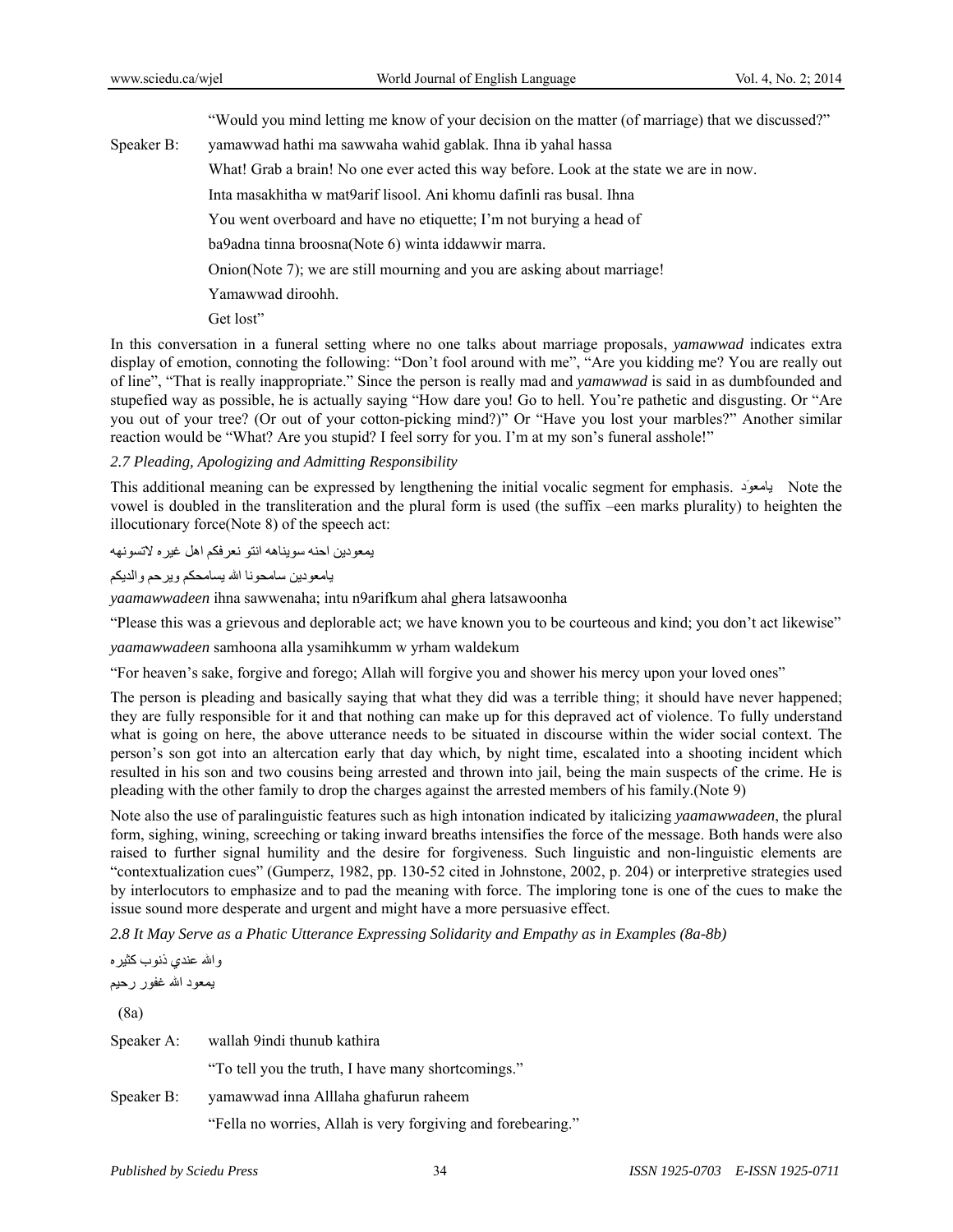```
شغلي جثير تعبان ومريض مااآدر اجيب بضاعه واتواجد بالمحل
```

```
يمعود الدنيا مو كلهه تعب وركض وفلوس تحتاج راحه وصحتك اهم شي
```
(8b)

Speaker A: shughli chitheer, ta9ban, mareeth magdar ajeeb bitha9a wa tiwajad "There is so much work, I'm tired, sick, can't go get merchandise and be balmihal at the store" Speaker B: yamawwad, addinya mu kulha ta9ab w rakith w floos "Fella, there is more to life than just hard work and making money; tihtaj raha w sihtak aham shi

You need a rest too, you know? Moreover, your health is more important"

Speaker B intends to cheer up speaker A, lift up his spirit and morale, and boost his confidence. Here it expresses an affective function and has a boosting effect(Note 10) for extra reassurance.

*2.9 It May Administer a Rebuke*

The following example illustrates this:

يمعود كم مره كتلك لاتمشي بهل سرعه

yamawwad kam marra agullak latimshi bhassura

"What has come over you? How many times do I have to tell you not to drive so fast?"

The father is scolding his son for driving recklessly and causing an accident. The contextual information permits a translation of *yamawwad* in this context as "What has come over you? Or "Are you out of your mind?" Or "Are you crazy?" Or simply "Damn it!" and "How could you be so stupid and irresponsible? I oughta smack you!. *Yamawwad* makes the intensity of the father's words and the anger behind the rebuke like a slap across the face.

*2.10 It Can be Adversative in Function Expressing Disagreement and Opposition to a Given Proposition* 

اسعار البيوت راح تكون في نزول لان الاعمار آثر

يمعود ماتنزل لان السكان في تزايد

Speaker A: asaar albuyoot rah tkoon fi nizool lian ali9maar kithar

"The cost of housing will be going down."

Speaker B: yamawwad, matinzil lian alsukkan fi tazayud

"I beg to differ; no, it wouldn't because the population is on the rise"

Speaker B is disagreeing with speaker A and contending the latter's statement, predicting a decline in the real estate market. He prefixes يمعود to his counter argument to be less conclusive so as to invite more conversation. The surrounding context in which يمعود is situated calls for a rendering in English as "Excuse me. I beg to differ" which expresses a slight difference of opinion inviting further thought and discussion. As a discourse marker, *yamawwad* has no intrinsic semantic content; it acquires a semantic property from the situational context. This is why it should be translated into English differently to reflect each context-specific meaning.

# *2.11 It Can Have an Explicative Function*

The participant in the conversation is contributing to the topic being discussed by adding extra explanation. Once again, *yamawwad* is situated between the two utterances in the interaction.

هذا الكتاب اسلوبه شوي صعب

يمعود هذا فلاسفه يله بفهموه

Speaker A: hatha alkitab isluba shwwi sa9ub

"This book is a bit difficult to read"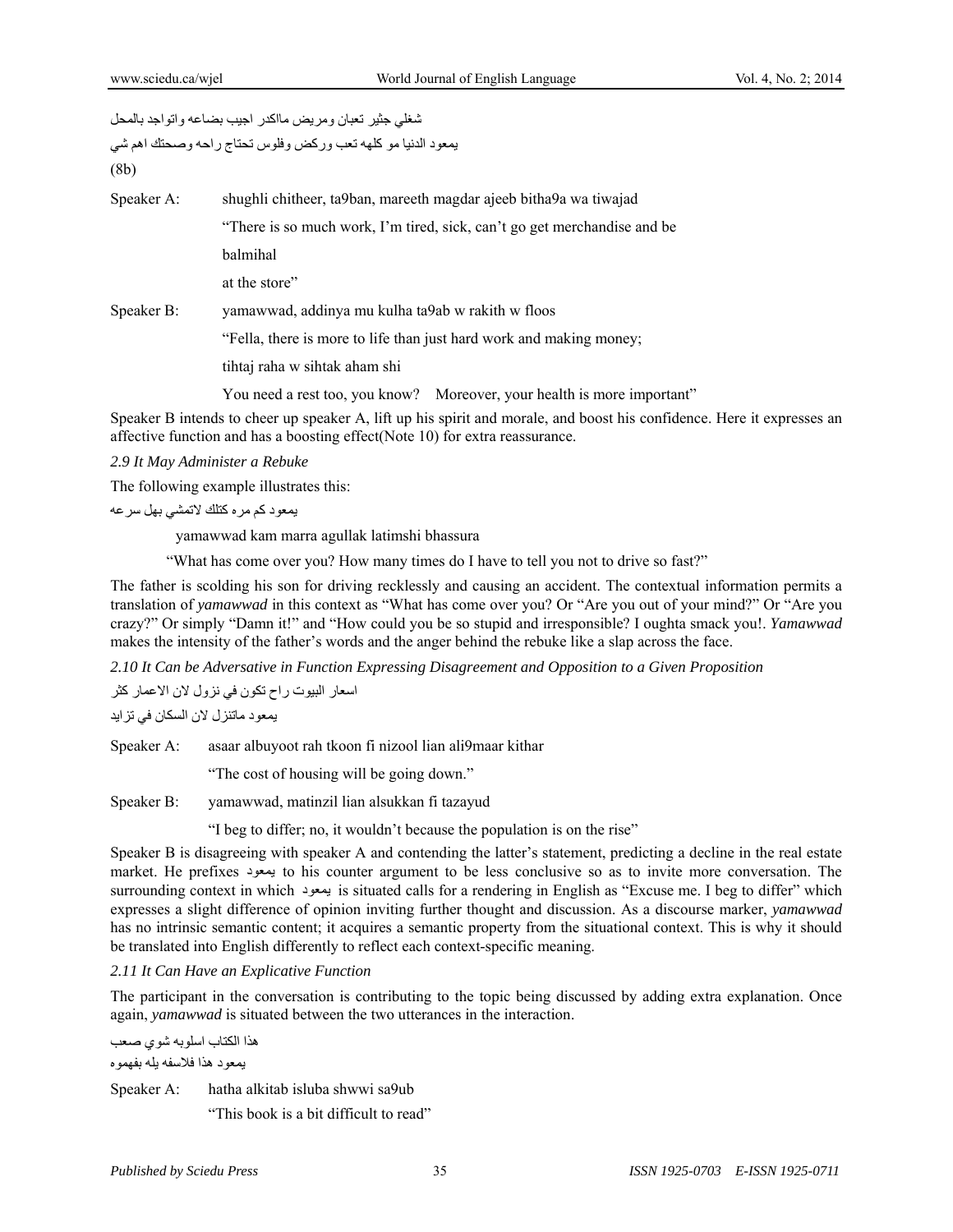Speaker B: yamawwad hatta alkfalasifa mayifhamu

"Oh sure, even philosophers won't be able to understand it"

The use of *Yamawwad* in this context, even if uttered alone, indicates that the book is too hard! And that one practically has to be a genius to understand it. Here it can be rendered as "*well yes"* with stress on "*yes"* for emphasis or as the automatic response "Give me a break". We might add something like "It's so damn difficult!." It also corresponds to the frequently used English discourse marker "Go figure" (Note 11<sup>)</sup> which reveals a speaker's amazement or acknowledgement of an obvious fact. English expressions such as "You got that right!" Or "Boy, have you got that right!" Or "You're damn right it is" or "It sure the hell is" also capture the meaning expressed by the Arabic *yamawwad*.

*2.12 It Can be an Expression of Surprise and Astonishment at an Unexpected Outcome* 

سالم دعمته سياره

يمعو د کنت و ياه قبل خمس دقايق

Speaker A: Salim di9matta sayyara

"Salim was hit by a car"

Speaker B: yamm9awwad kinit wiyyah qabl khams daqaiq

"What! Don't tell me I just saw him five minutes ago"

Given the context, the translation into "What! Don't tell me!" is reasonable as it serves an expression of disbelief at something unexpected and surprising. Rendering it into "Oh no", "oh Gosh", "I can't believe this", "I can't believe what I am hearing" or even or "Don't tell me!" or "What! Are you serious? No! Are you sure? No way! I don't believe it! Would all be equally acceptable?

Thus, *yamawwad* has a clear discourse function, in that it makes "metareference" (Stubbs, 1983) to the discourse itself. It occurs utterance-initially with or without a break in intonation contour.

*2.13 To Express Strong will and Determination in the Face Difficulty and Adversity*

الحمد الله على السلامه زين االله نجاك من هذا المفترس

ما تخر بطت او وكعت جان اكلك

يمعود انته تعرفني زين اني ابو زيد

Speaker A: alhmadu lilah 9assalam, zen alla najjak min hatha almuftaris; ma

"Glad you're alive; it was by God's grace you're saved from this killer

tikhrbatit w wiga9t chan akalik

beast. Good you did not cow down and collapse; the beast would have eaten you."

Speaker B: yamawwad inta t9arifni zen ani abu Zayd.

"You bet; you know me well; I am a real man"

*Yamawwad* in this context reinforces the defiant tone that Speaker B is the one person who can achieve the difficult and nearly impossible task of defeating the beast for example, to the point of being miraculous, that "he is the man for the job". *Yamawwad* functions as an intensifier meaning: "Yeah really showed him who's the boss, didn't I?" or "You bet" or "You can count on me". Translating it as "absolutely" is also appropriate. Another idiomatic English response can be "You got that right!"

*2.14 Warning of an Imminent Danger*

شنو رايك اذا اشترك بمشروع تجاري ويه بيت ابو فارس

.يمعود هذوله يورطوك بمشاكل كبيره مو خوش

عائله وعدهم مخالفات قانونيه كبيره

Speaker A: shinu ra'yak itha ashtarik ibmashroo9 tijari wa bet abu Faris?

"What do you think if I get into a joint venture with Faris' father?"

Speaker B: yamawwad hathola ywartouk bmashakil kibeera; mu khosh 9a'ila w 9idhum mukhalafat qanooniyya chitheera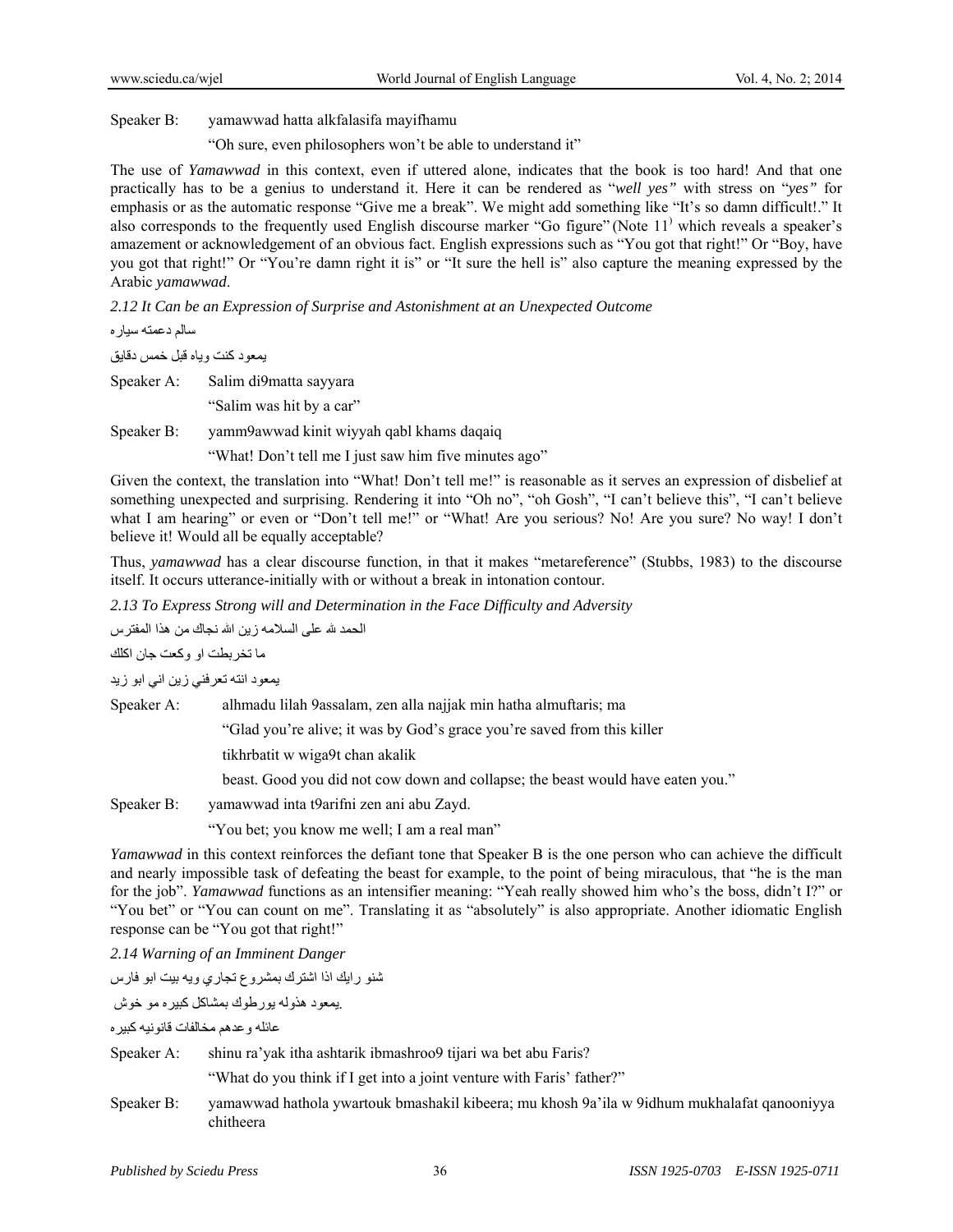"Be careful, these people will cause you a lot of problems"

*2.15 Resentment and Refusal* 

ممكن تشتغل ويانه شهر اخر يمعود والله مااكدر هذا الشغل دمرنبي

Speaker A: Mumkin tishtaghal wayana shahar akhar? "Can you work with us for another month?"

Speaker B: yamawwad walla magdar hatha alshugul dammarni "Come on, I can't; this work is killing me."

Here it is equivalent to, or can be accompanied by, a shrug in body language to express outright being overworked and underpaid. Prefacing the reply with *yamawwad*, Speaker B signals unhappiness and voices grievances like not being paid enough to stay and put up with this job. This is analogous to the English colloquial form "Nope" or "forget it!" in the corresponding utterance "Nope. Forget it! I've had it. Sorry, I'm done."

*2.16 Disappointment and Total Resignation*

تد ري المدرس انطاك صفر بمادة مهارات اللغه الانكليزيه

يمعود شسوي الماده صعبه وهوه مايفهم زين

Speaker A: tidri almudarris intaak sifir fi madat maharat alluga alingliziyya

"Are you aware that the teacher gave a zero in English Language Skills"

Speaker B: yamawwad, shasawwi almada sa9ba w huwwa ma yfahhim

"What the heck, the course is difficult and the teacher is difficult to understand"

In view of the social context, *yamawwad* is rendered as "what the heck"; "what can I do?", "So what, who cares?" Or "Who gives a damn", or "I don't give a hoot" or "I could care less." All would be appropriate to this informal situation.

*2.17 Hope and Expectancy* 

وضع البلاد سئ الناس شردوهه ان شاء االله الجيش ينسحب والناس ترجع لديارهه

يمعود بالكي االله يسمع من عندك

Speaker A: Wathi9 albilad sayy'i; annas sharradoha. Inshalla aljaysh yinsahib wannas tirja9 lidiarha

"The country's situation is bad; they forced people out of their homes. Hopefully, the troops will retreat and people will go back to their homes"

Speaker B: yamawwad balchi alla yisma9 min 9indak

"I really hope so. Let us keep our fingers crossed"(Note 12)

This is an expression of urgent desire for a positive change. Speaker B employs *yamawwad* to strengthen the anticipation into high hopes for a brighter future.

In summary, it has become evident that the functional category يمعود has a wide range of functions. In each of the above contexts, يمعود signals a different communicative function. Sometimes it signals more than one function at the same time in the same context, perhaps one primary and another one secondary. This makes the classification of functions less than clear-cut. Obviously, the diverse functions and meanings are "sequentially situated" (Schiffrin, 1994, p. 416); in other words, they have to do with context in the interconnected discourse, not with the syntax and semantics of single sentences.

# **3. Conclusion**

The main speech functions of *yamawwad* يمعود have been identified. It serves many different functions in different social contexts: To express annoyance, regret, sadness, or agreement and to serve as a warning, to reprimand someone, to make a request or to express solidarity and friendliness, or to attempt to change the topic of conversation, and so on. The list of functions provided in this paper might not be comprehensive. Other functions might develop and thus other meanings might arise which will be a guide and a focus for further research.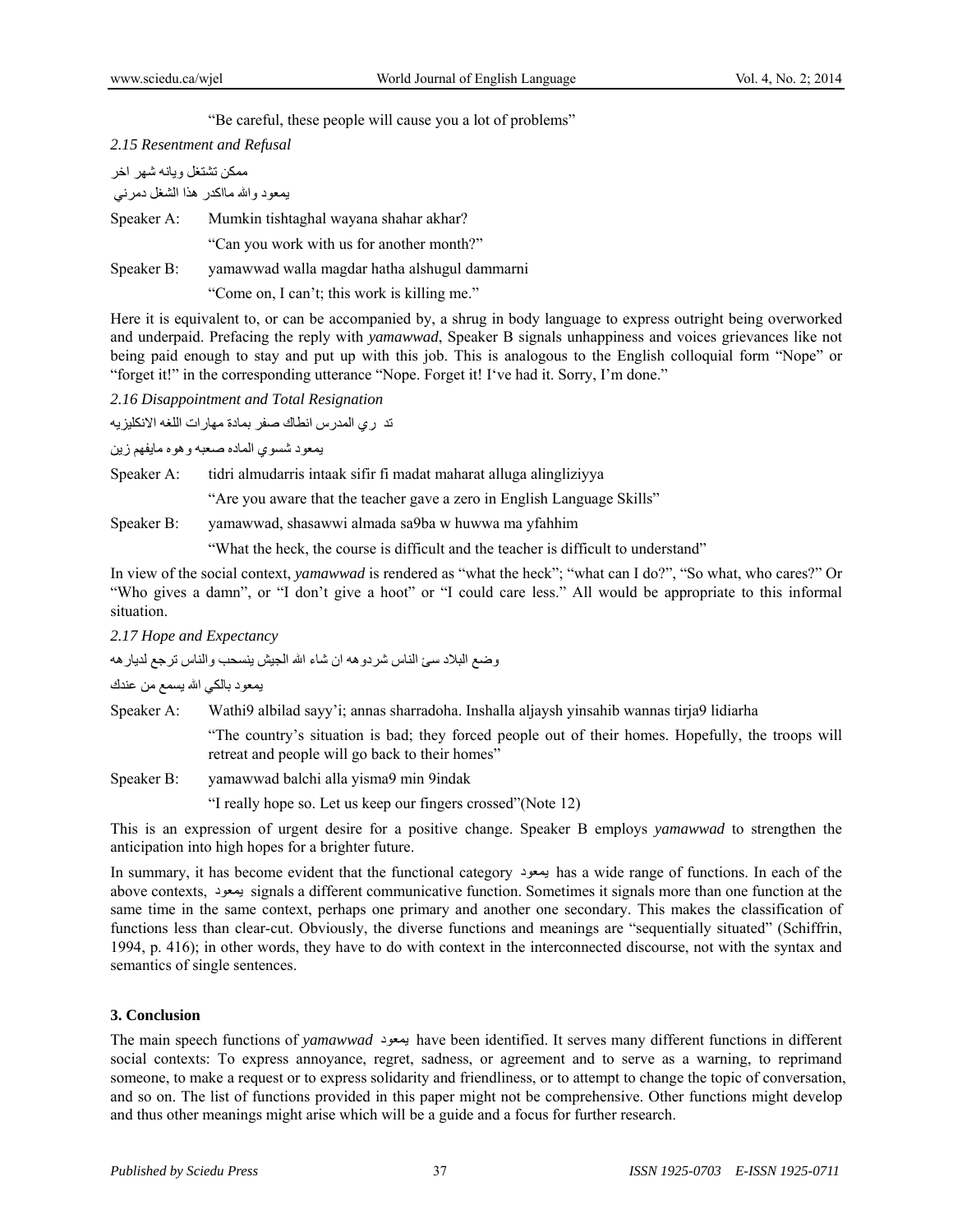The multiplicity of meanings and functions associated with *yamawwad* poses a real challenge for translators. Accurate translation requires pinpointing the exact meaning in each context which means that *yamawwad* must have numerous context-dependent translations. This multifunctional nature is an important aspect to focus on in teaching translation courses because without such recognition and awareness of the various functions and meanings through explicit teaching, inaccurate and incomprehensible translation will be inevitable in terms of both coherence and cohesion.

### **Acknowledgment**

I am indebted to Dr. Safaa Isa, Dean of Arts, ITTIHAD University, for her comments and generous assistance.

### **References**

Austin, J. (1962). *How to do things with words.* Oxford: Clarendon press.

Brown, G., & Yule, G. (1986). *Discourse Analysis*. Cambridge: Cambridge U. Press.

Cook, G. (1989). *Discourse*. Oxford: Oxford University Press.

Fraser, B. (1996). Pragmatic markers. *Pragmatics, 6*, 167-190.

Fraser, B. (1999). What are discourse markers? *Journal of Pragmatics, 31*, 931-952. http://dx.doi.org/10.1016/S0378-2166(98)00101-5

Fraser, B. (2006). *Towards a theory of discourse markers.* In: Fischer, Kerstin (Ed.), pp. 189-204.

Holmes, J. (2013). *Introduction to Sociolinguistics.* Harlow: Pearson.

Johnstone, B. (2002). *Discourse Analysis.* Malden: Blackwell.

Levinson, S. (1983). *Pragmatics*. Cambridge: Cambridge University Press.

Stubbs, M. (1983). *Discourse Analysis: The sociolinguistic analysis of Natural Language*. Chicago: University of Chicago Press.

Schiffrin, D. (1987). *Discourse Analysis.* Cambridge: Cambridge University Press.

Schiffrin, D. (1994). *Approaches to Discourse Analysis.* Oxford: Blackwell.

Widdowson, H. (2007). *Discourse Analysis.* Oxford: Oxford University Press.

#### **Notes**

Note 1. Fraser (1996, 1999, 2006), considered discourse markers as a subset of pragmatic markers. The basis for the distinction is the connectivity role of discourse markers; pragmatic markers are not necessarily connective. In this paper, the two terms are used interchangeably. They are also known as discourse connectives and pragmatic particles or simply as particles.

Note 2. In the field of Interactional Sociolinguistics, this interaction is between speaker and hearer on hand and the surrounding context on the other hand. What gives unity to this field is "the interaction between self and other, and context" (Schiffrin, 1994, p. 105)

Note 3. In a context like this, an English speaker wouldn't say "We're like brothers" or "You're like a brother to me" or "You're like family to me" or "You're closer to me than my own brother." If you didn't visit someone in the hospital and the patient, your close friend, wasn't mad and wanted to minimize any bad feelings or feelings of guilt or regret you might have, he might say "Oh forget it. I was okay and my family was visiting me every day. I was in good hands and it wasn't serious. So don't worry about it."

Note 4. Stubbs (1983, p. 71) argued for an analogous role in connection with *please*; he provides the following example where 'please" stands for a whole sentence.

A: Would you like some tea? B: Please.

Note 5. The literal meaning of "Abu Ali" is the father of Ali. It is an address form of politeness and courtesy customarily used in Arabic instead of addressing people by their first name.